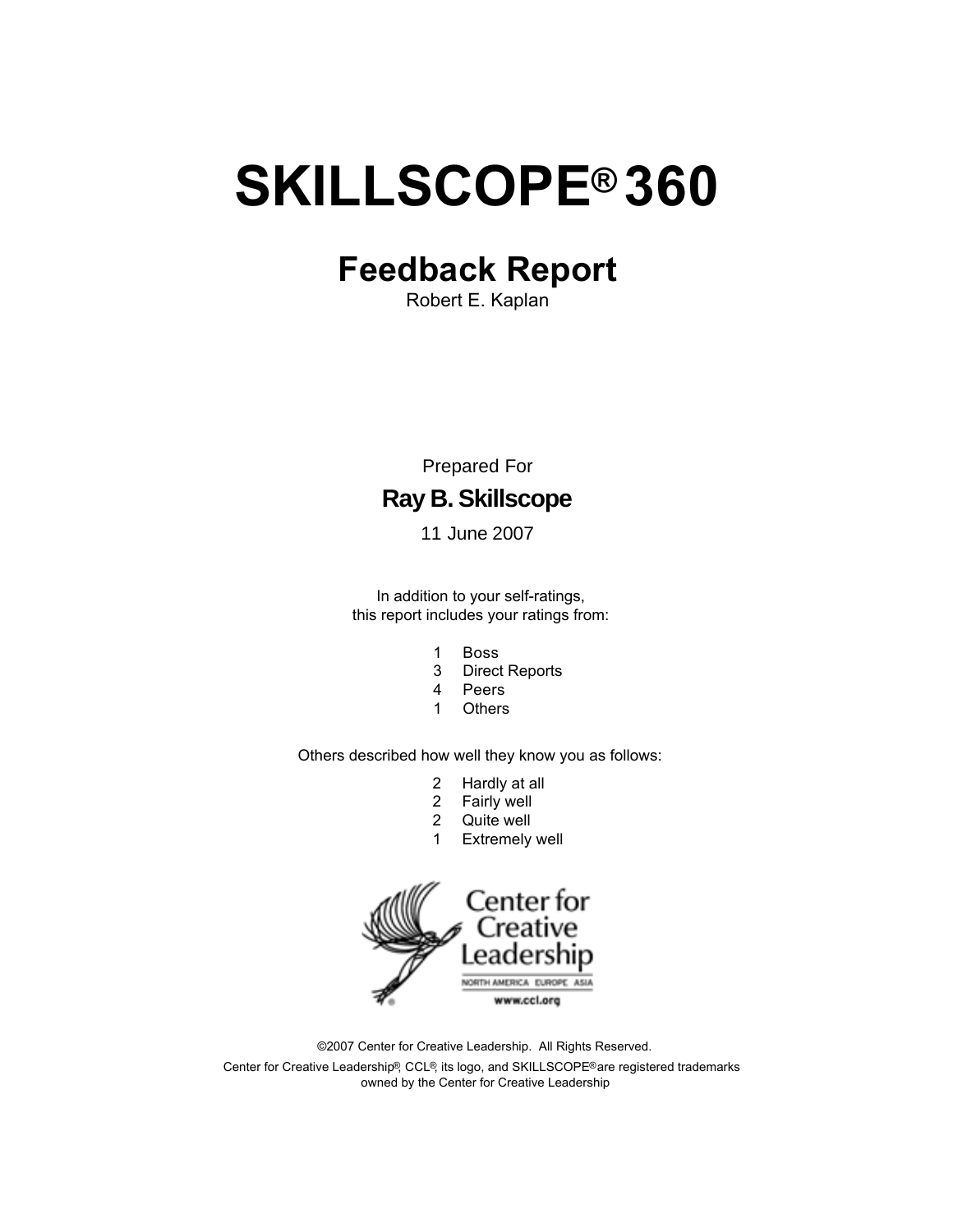### **Table of Contents**

| $\begin{minipage}[c]{0.9\linewidth} \begin{tabular}{l} \textbf{INTRODUCTION} \end{tabular} \end{minipage}$ | 3              |
|------------------------------------------------------------------------------------------------------------|----------------|
|                                                                                                            | 4              |
|                                                                                                            | 4              |
|                                                                                                            | $\overline{4}$ |
|                                                                                                            | 5              |
|                                                                                                            | 5              |
|                                                                                                            | 6              |
|                                                                                                            | 6              |
| Relationships <b>www.communications.communications</b>                                                     |                |
|                                                                                                            | 8              |
|                                                                                                            | 9              |
|                                                                                                            | 10             |
|                                                                                                            | 10             |
|                                                                                                            | 11             |
|                                                                                                            | 11             |
|                                                                                                            | 12             |
|                                                                                                            | 13             |
|                                                                                                            | 14             |
|                                                                                                            | 15             |
|                                                                                                            | 16             |
|                                                                                                            |                |
|                                                                                                            | 17             |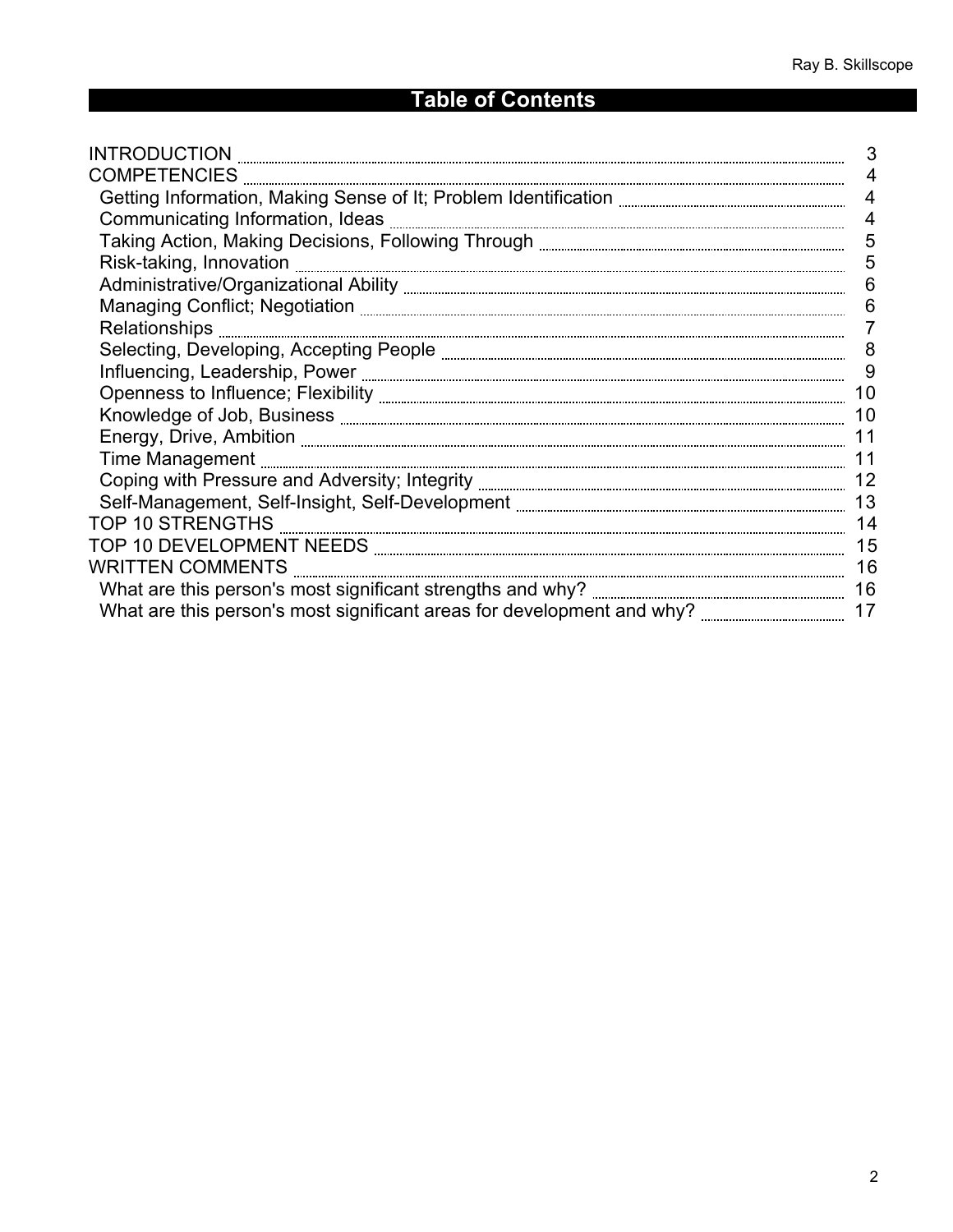### **INTRODUCTION**

<span id="page-2-0"></span>Please read this page before reviewing your feedback report to better understand how to interpret the data.

#### **Survey Instructions**

When completing SKILLSCOPE, your raters responded to 98 items and a response was required for each.

- **S =** Clear strength
- **D =** Clear development needed
- **N =** Neither a strength nor a development need
- **NA =** Don't know or it does not apply

SKILLSCOPE feedback is presented as frequency count information, using the following symbols:

= Strength = Development Needed  $\blacksquare$ O or  $\Box$  = Your Immediate Boss's Response Blank Space = Neither a strength nor a development need; don't know or it does not apply.

#### **Numbers in Parentheses ( )**

If you have more than five raters in any category, the total number of responses is shown as symbols plus a whole number enclosed in parentheses. For example, a total of seven strengths would be represented as:

 $\bullet\bullet\bullet\bullet(3)$ 

#### **Importance Ratings**

The feedback report lists the 15 competencies assessed in SKILLSCOPE along with importance ratings. All raters were asked to select 5 of the 15 competencies that are the most important to success in your current job.

#### **Frequency Scores**

To the right of the competency and item listing are the responses by rater category.

| <b>Column One</b>   | Self - displays how you rated yourself. Black circles indicate strength and black squares              |
|---------------------|--------------------------------------------------------------------------------------------------------|
|                     | indicate development needed.                                                                           |
| <b>Column Two</b>   | Boss - displays how your immediate boss rated you. Open circles indicate strength and                  |
|                     | open squares indicate development needed.                                                              |
| <b>Column Three</b> | Strength - the third column displays strengths (black circles) by rater category.                      |
| <b>Column Four</b>  | Development Needed - the last column displays development needed (black squares) by<br>rater category. |

#### **Highest and Lowest Rated Items**

The ten items with the highest total number of strengths and the ten items with the highest total number of development needed are ranked along with the respective competency and your self score.

#### **Open Ended Questions**

Responses to the two open-ended questions are shown exactly as they were typed by each rater.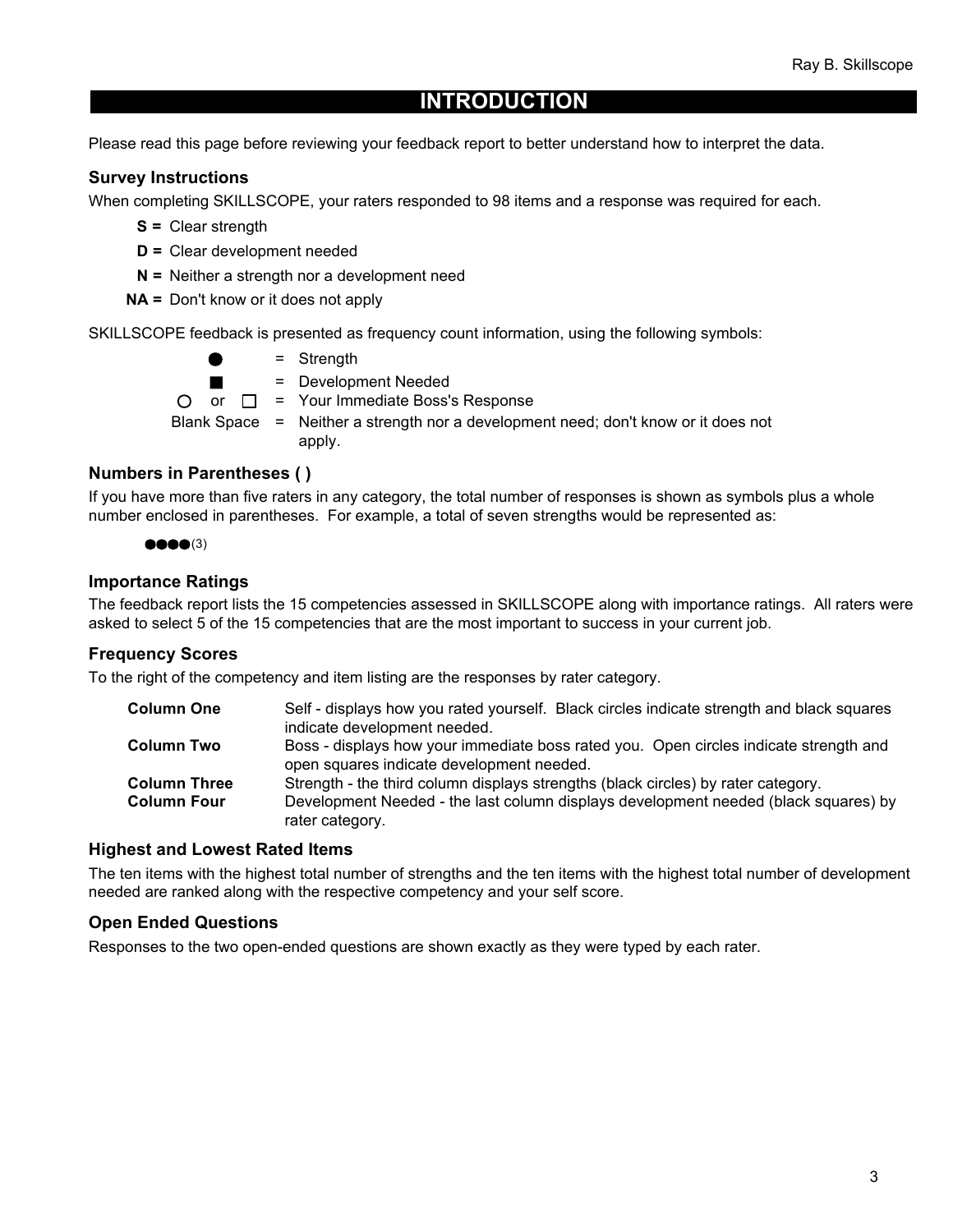<span id="page-3-0"></span>

| <b>Getting Information, Making Sense</b><br>of It; Problem Identification  |      |         |              | <b>Strength</b>                 |               |                | <b>Development Needed</b>       |               |
|----------------------------------------------------------------------------|------|---------|--------------|---------------------------------|---------------|----------------|---------------------------------|---------------|
| Importance:<br>Self: 1<br>All Observers: 3 Boss: 1                         | Self | Boss    | <b>Peers</b> | <b>Direct</b><br><b>Reports</b> | <b>Others</b> | <b>Peers</b>   | <b>Direct</b><br><b>Reports</b> | <b>Others</b> |
| 1. Seeks information energetically.                                        |      | $\circ$ | DØ           | D٨                              |               |                |                                 |               |
| 2. Probes, digs beneath the surface,<br>tests the validity of information. |      | $\circ$ |              |                                 |               |                |                                 |               |
| 3. Creates order out of large quantities<br>of information.                | Ш    | $\circ$ |              |                                 |               | EГ             |                                 |               |
| 4. Is a keen observer of people, events,<br>things.                        |      | □       |              |                                 |               |                |                                 |               |
| 5. Defines problems effectively, gets to<br>the heart of a problem.        | Ш    |         |              |                                 |               | <b>RICHARD</b> |                                 |               |
| 6. Spots problems, opportunities,<br>threats, trends early.                |      | □       |              |                                 |               | <b>The Co</b>  |                                 |               |
| 7. Is logical, data-based, rational.                                       |      |         |              |                                 |               |                |                                 |               |

| <b>Communicating Information, Ideas</b>                                 |           |             |              | <b>Strength</b>                 |               |              | <b>Development Needed</b>       |               |
|-------------------------------------------------------------------------|-----------|-------------|--------------|---------------------------------|---------------|--------------|---------------------------------|---------------|
| Importance:<br>All Observers: 4 Boss: 1<br>Self: 1                      | Self      | <b>Boss</b> | <b>Peers</b> | <b>Direct</b><br><b>Reports</b> | <b>Others</b> | <b>Peers</b> | <b>Direct</b><br><b>Reports</b> | <b>Others</b> |
| 8. Is adept at disseminating information<br>to others.                  | $\bullet$ | $\circ$     |              |                                 |               |              |                                 |               |
| Is crisp, clear, articulate.<br>9.                                      |           |             |              | $\bullet\bullet$                |               |              |                                 |               |
| 10. Is a good public speaker; skilled at<br>performing, being on stage. |           | □           |              |                                 |               | <b>TILL</b>  | $\blacksquare$                  |               |
| 11. Makes his or her point effectively to<br>resistant audience.        |           |             |              |                                 |               |              | <b>TELESCO</b>                  |               |
| 12. Is a strong communicator on paper;<br>good writing skills.          |           | O           |              |                                 |               |              |                                 |               |

Communicating Information, Ideas

| a and de  | $=$ Strength                            |
|-----------|-----------------------------------------|
|           | = Development Needed                    |
| <b>or</b> | $\Box$ = Your Immediate Boss's Response |
|           | = Number of Additional Responses        |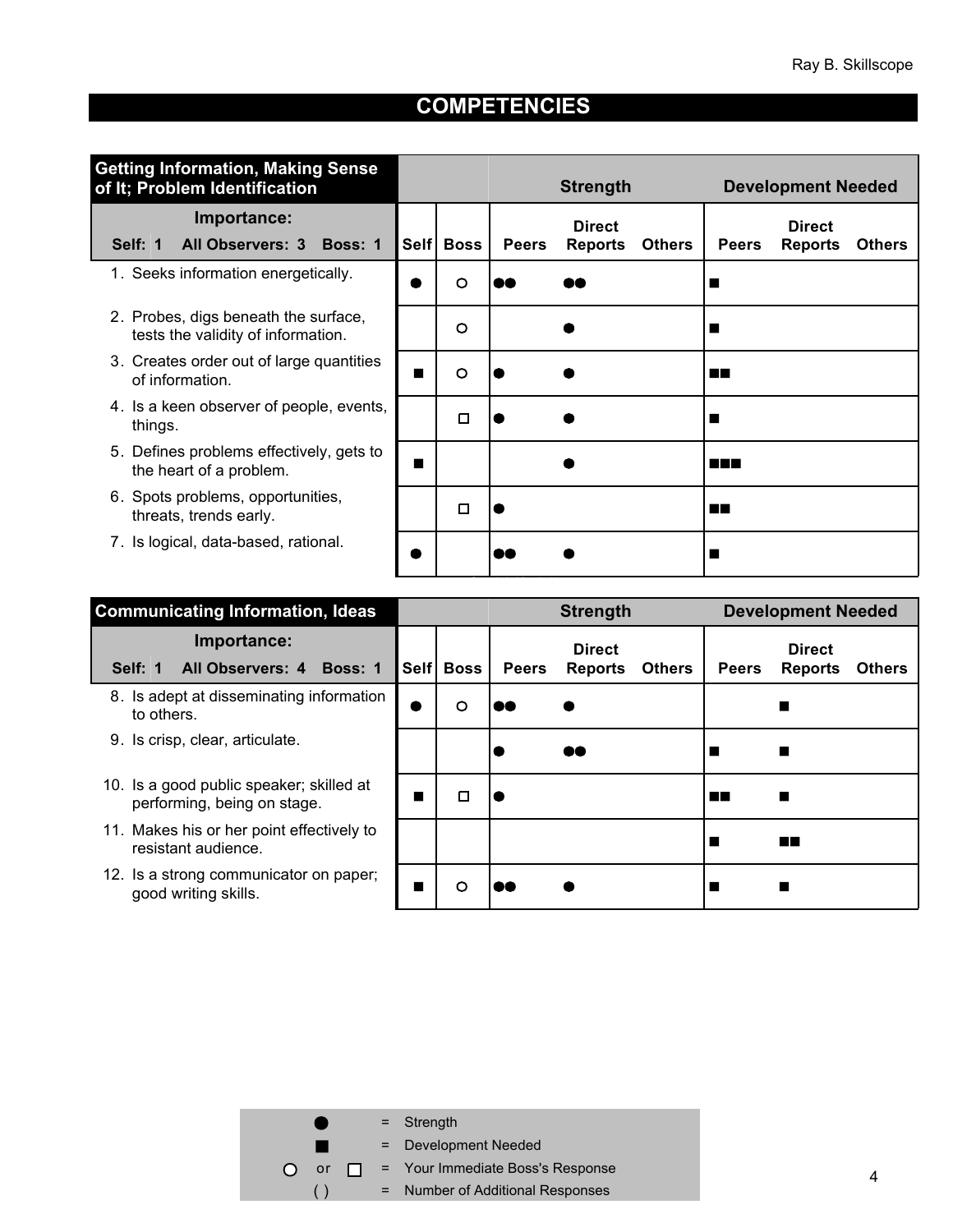<span id="page-4-0"></span>

| <b>Taking Action, Making Decisions,</b><br><b>Following Through</b>             |                 |             |                  | <b>Strength</b> |               |              | <b>Development Needed</b> |               |
|---------------------------------------------------------------------------------|-----------------|-------------|------------------|-----------------|---------------|--------------|---------------------------|---------------|
| Importance:                                                                     |                 |             |                  | <b>Direct</b>   |               |              | <b>Direct</b>             |               |
| All Observers: 3 Boss: 1<br>Self: 1                                             | Self            | <b>Boss</b> | <b>Peers</b>     | <b>Reports</b>  | <b>Others</b> | <b>Peers</b> | <b>Reports</b>            | <b>Others</b> |
| 13. Is action-oriented; presses for<br>immediate results.                       | $\bullet$       | O           | 88               |                 |               |              |                           |               |
| 14. Is decisive; doesn't procrastinate on<br>decisions.                         |                 |             | $\bullet\bullet$ |                 |               |              |                           |               |
| 15. Is a troubleshooter; enjoys solving<br>problems.                            | <b>Contract</b> | □           | DØ               |                 |               |              |                           |               |
| 16. Implements decisions, follows<br>through, follows up well; an<br>expediter. |                 |             |                  |                 |               |              |                           |               |
| 17. Carefully weighs consequences of<br>contemplated action.                    |                 | □           |                  |                 |               |              |                           |               |

| <b>Risk-taking, Innovation</b>                                                                 |      |             |              | <b>Strength</b>                 |               |              | <b>Development Needed</b>       |               |
|------------------------------------------------------------------------------------------------|------|-------------|--------------|---------------------------------|---------------|--------------|---------------------------------|---------------|
| Importance:<br>All Observers: 5 Boss: 1<br>Self: 1                                             | Self | <b>Boss</b> | <b>Peers</b> | <b>Direct</b><br><b>Reports</b> | <b>Others</b> | <b>Peers</b> | <b>Direct</b><br><b>Reports</b> | <b>Others</b> |
| 18. Has vision; often brings up ideas<br>about potentials and possibilities for<br>the future. |      | $\circ$     |              | đ٥                              |               |              |                                 |               |
| 19. Is entrepreneurial; seizes new<br>opportunities.                                           |      |             |              | 80                              |               |              |                                 |               |
| 20. Consistently generates new ideas.                                                          |      | □           | 80           | ee                              |               |              |                                 |               |
| 21. Creates significant organizational<br>change.                                              | П    |             |              |                                 |               |              |                                 |               |
| 22. Introduces needed change even in<br>the face of opposition.                                |      |             |              |                                 |               | ПN           |                                 |               |

| e de la partir de la partir de la partir de la partir de la partir de la partir de la partir de la partir de la | $=$ Strength                            |
|-----------------------------------------------------------------------------------------------------------------|-----------------------------------------|
|                                                                                                                 | = Development Needed                    |
| or                                                                                                              | $\Box$ = Your Immediate Boss's Response |
|                                                                                                                 | = Number of Additional Responses        |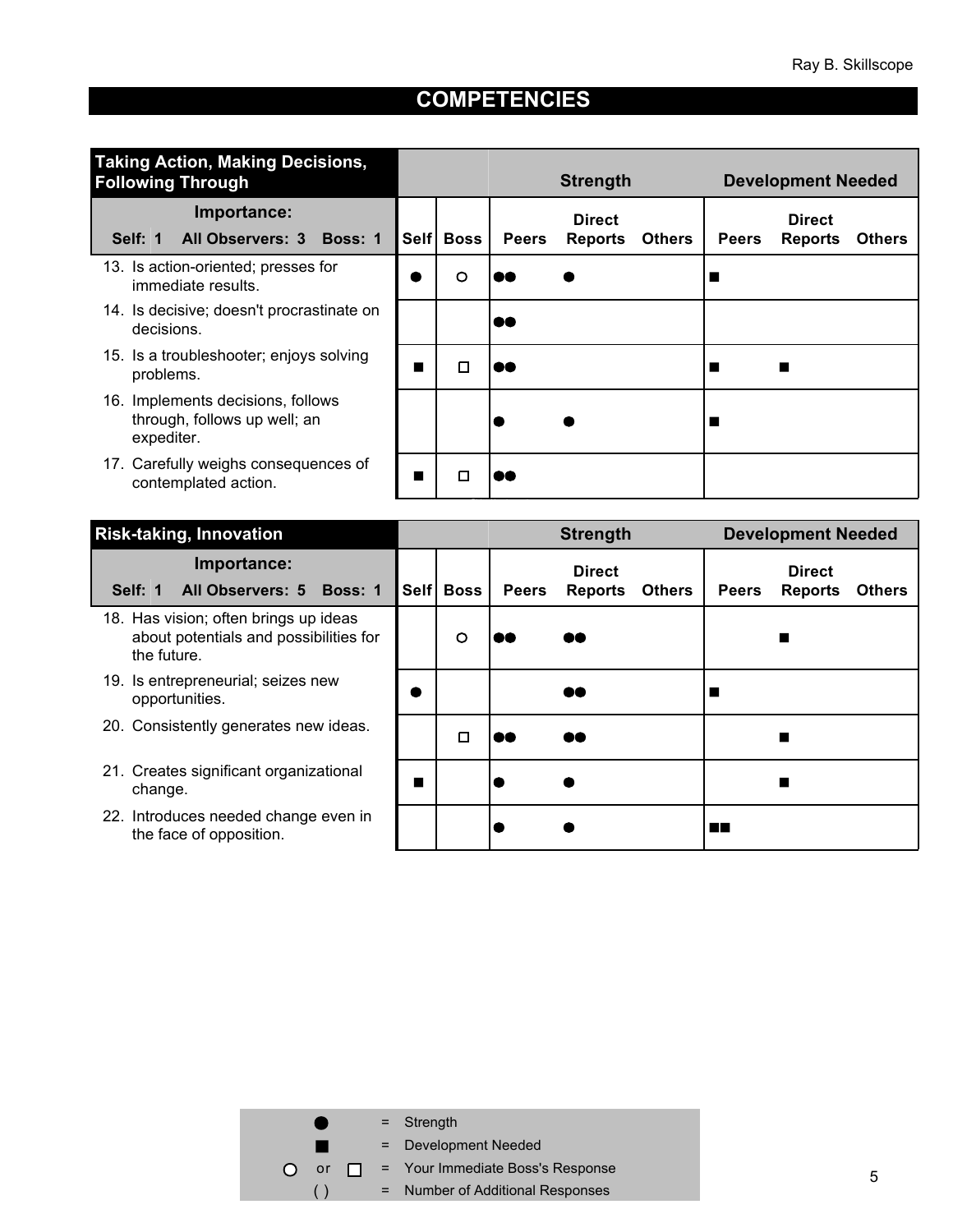<span id="page-5-0"></span>

| Administrative/Organizational<br><b>Ability</b>                                                           |      | <b>Strength</b> |              |                                 | <b>Development Needed</b> |                                     |                                 |               |
|-----------------------------------------------------------------------------------------------------------|------|-----------------|--------------|---------------------------------|---------------------------|-------------------------------------|---------------------------------|---------------|
| Importance:<br><b>All Observers: 2</b><br>Self: 1<br>Boss: 1                                              | Self | <b>Boss</b>     | <b>Peers</b> | <b>Direct</b><br><b>Reports</b> | <b>Others</b>             | <b>Peers</b>                        | <b>Direct</b><br><b>Reports</b> | <b>Others</b> |
| 23. Establishes and conveys a sense of<br>purpose.                                                        |      | $\circ$         | DO 1         |                                 |                           |                                     |                                 |               |
| 24. Is a team builder; brings people<br>together successfully around tasks.                               |      |                 | 60           |                                 |                           |                                     |                                 |               |
| 25. Structures direct reports' work<br>appropriately.                                                     | Ш    | Ω               |              |                                 |                           | <u> Literatu</u>                    | and the state                   |               |
| 26. Is resourceful; can marshal people,<br>funds, space required for projects.                            |      |                 |              |                                 |                           | a sa                                |                                 |               |
| 27. Can organize and manage big,<br>long-term projects; good shepherding<br>skills.                       |      | $\Box$          |              |                                 |                           |                                     | <b>Contract</b>                 |               |
| 28. Recognizes and rewards people for<br>their work.                                                      |      |                 |              |                                 |                           | ш                                   |                                 |               |
| 29. Manages the process of decision<br>making effectively; knows who to<br>involve on what issue.         |      | $\circ$         |              |                                 |                           | a kacamatan ing Kabupatèn Kabupatèn | a ka                            |               |
| 30. Can easily handle situations where<br>there is no pat answer, no prescribed<br>method for proceeding. |      |                 |              |                                 |                           |                                     |                                 |               |
| 31. Can translate strategy into action<br>over the long haul.                                             |      |                 |              |                                 |                           |                                     |                                 |               |

| <b>Managing Conflict; Negotiation</b>                                           |           |              | <b>Strength</b> |               |              | <b>Development Needed</b>       |               |
|---------------------------------------------------------------------------------|-----------|--------------|-----------------|---------------|--------------|---------------------------------|---------------|
| Importance:                                                                     |           |              | <b>Direct</b>   |               |              | <b>Direct</b>                   |               |
| All Observers: 2 Boss: 0<br>Self: 0                                             | Self Boss | <b>Peers</b> | <b>Reports</b>  | <b>Others</b> | <b>Peers</b> | <b>Reports</b>                  | <b>Others</b> |
| 32. Is effective at managing conflict.                                          | ◻         |              |                 |               | M M M        | EП                              |               |
| 33. Confronts others skillfully.                                                | □         |              |                 |               |              | <b>The Contract of Security</b> |               |
| 34. Negotiates adeptly with individuals<br>and groups over roles and resources. | റ         | rooo         |                 |               |              |                                 |               |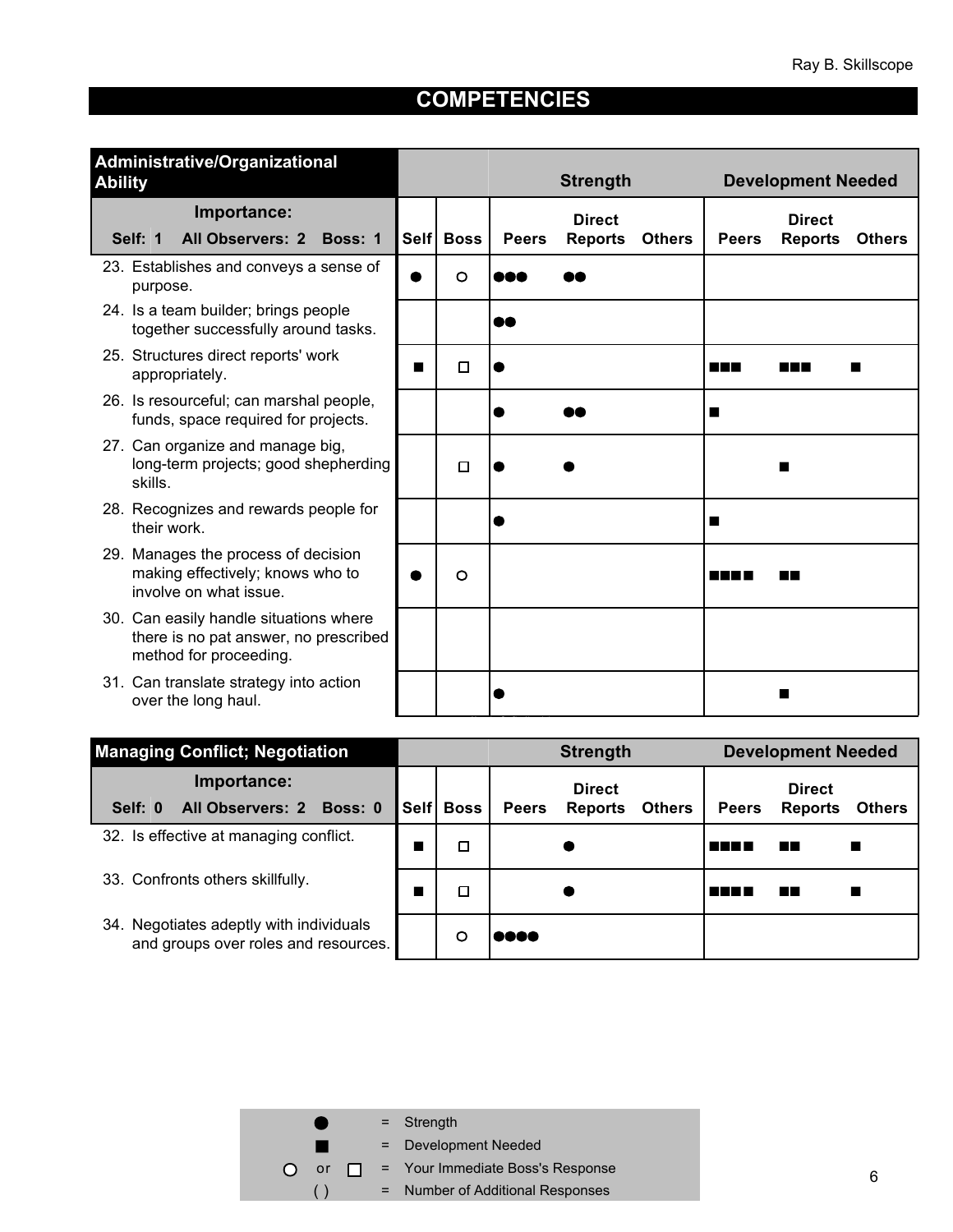<span id="page-6-0"></span>

| <b>Relationships</b>                                             |                |           |              | <b>Strength</b>                 |               |              | <b>Development Needed</b>       |               |
|------------------------------------------------------------------|----------------|-----------|--------------|---------------------------------|---------------|--------------|---------------------------------|---------------|
| Importance:<br>Self: 0<br><b>All Observers: 2</b><br>Boss: 0     |                | Self Boss | <b>Peers</b> | <b>Direct</b><br><b>Reports</b> | <b>Others</b> | <b>Peers</b> | <b>Direct</b><br><b>Reports</b> | <b>Others</b> |
| 35. Builds warm, cooperative<br>relationships.                   |                |           | 88           |                                 |               | ш            | m n                             |               |
| 36. Isn't abrasive; doesn't usually<br>antagonize people.        |                |           |              |                                 |               | ПT           | m T                             |               |
| 37. Makes good use of people; doesn't<br>exploit.                |                |           |              |                                 |               | H            |                                 |               |
| 38. Has good relationships with direct<br>reports.               |                | $\Box$    |              |                                 |               | H            |                                 |               |
| 39. Has good relationships with<br>superiors.                    |                |           | aaa          |                                 |               |              |                                 |               |
| 40. Has good relationships with peers.                           | ۰              | $\Box$    | 000          |                                 |               |              |                                 |               |
| 41. Has good relationships with<br>outsiders.                    |                | $\Box$    | 888          |                                 |               |              |                                 |               |
| 42. Is skilled at relating to many different<br>types of people. |                | $\Box$    |              |                                 |               | Ш            |                                 |               |
| 43. Is readily available to others.                              | ш              |           |              |                                 |               | ПT           | S I BIB                         |               |
| 44. Is competent at dealing with people's<br>feelings.           | $\blacksquare$ |           |              |                                 |               | n na         | M M M                           |               |

|    |     | $=$ Strength                     |
|----|-----|----------------------------------|
|    |     | = Development Needed             |
| or | T N | = Your Immediate Boss's Response |
|    |     | = Number of Additional Responses |
|    |     |                                  |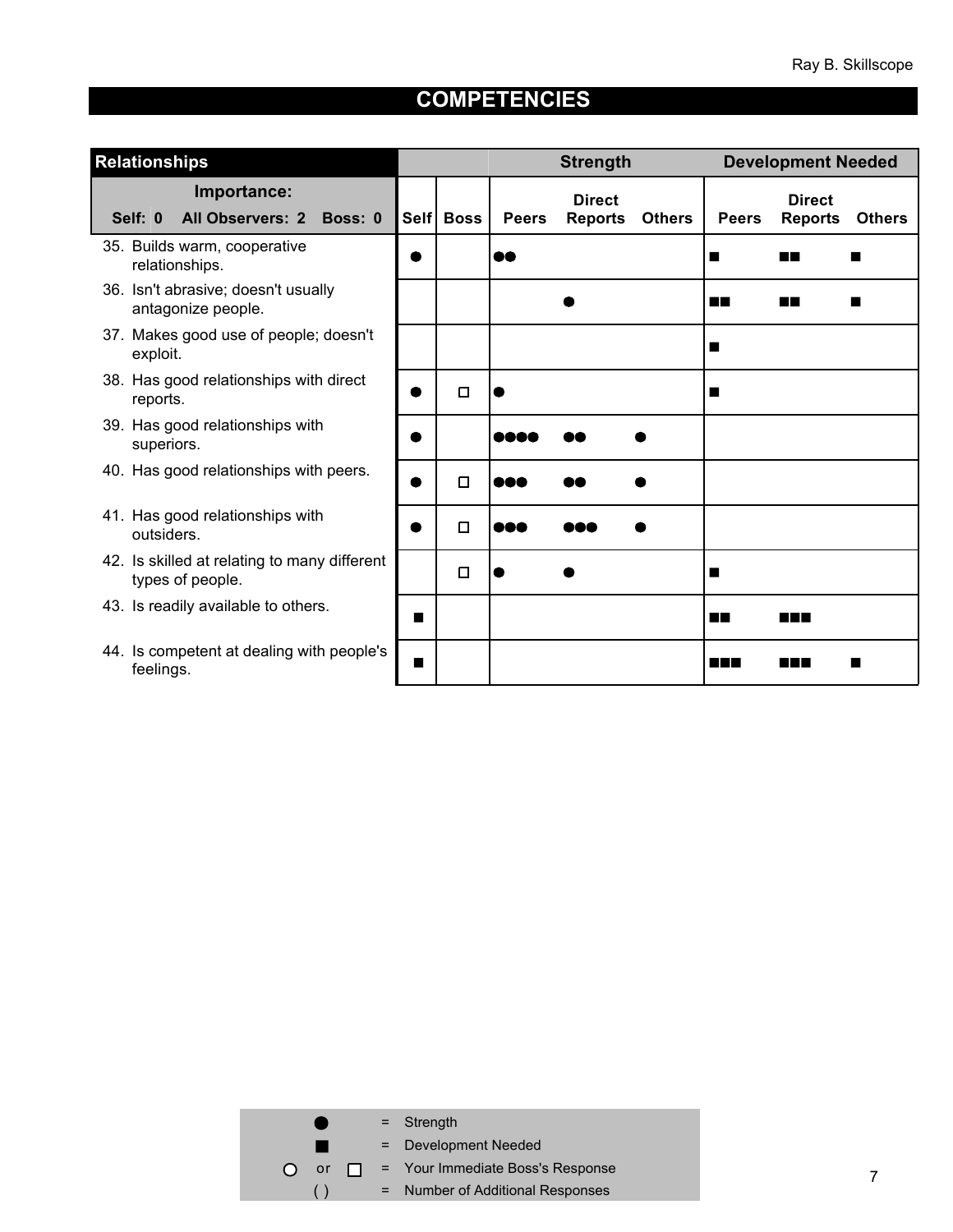<span id="page-7-0"></span>

| <b>Selecting, Developing, Accepting</b><br><b>People</b>                                          |   |           |              | <b>Strength</b> |               |              | <b>Development Needed</b> |               |
|---------------------------------------------------------------------------------------------------|---|-----------|--------------|-----------------|---------------|--------------|---------------------------|---------------|
| Importance:<br><b>All Observers: 2</b><br>Boss: 0                                                 |   |           |              | <b>Direct</b>   |               |              | <b>Direct</b>             |               |
| Self: 0                                                                                           |   | Self Boss | <b>Peers</b> | <b>Reports</b>  | <b>Others</b> | <b>Peers</b> | <b>Reports</b>            | <b>Others</b> |
| 45. Sizes up people well; has a nose for<br>talent.                                               |   |           |              |                 |               |              |                           |               |
| 46. Attracts talented people.                                                                     |   |           | 60           |                 |               |              | ш                         |               |
| 47. Considers personalities when dealing<br>with people.                                          |   | □         |              |                 |               |              |                           |               |
| 48. Is tolerant of the foibles,<br>idiosyncrasies of others.                                      |   |           |              |                 |               | n n          |                           |               |
| 49. Is a good coach, counselor, mentor;<br>patient with people as they learn.                     |   | $\circ$   |              |                 |               |              |                           |               |
| 50. Brings out the best in people.                                                                |   | $\circ$   | DOO          |                 |               |              | Ш                         |               |
| 51. Gives direct reports appropriately<br>challenging assignments and the<br>opportunity to grow. | Ш |           |              |                 |               |              | a ka                      |               |

|    |     | $=$ Strength                     |
|----|-----|----------------------------------|
|    |     | = Development Needed             |
| or | T N | = Your Immediate Boss's Response |
|    |     | = Number of Additional Responses |
|    |     |                                  |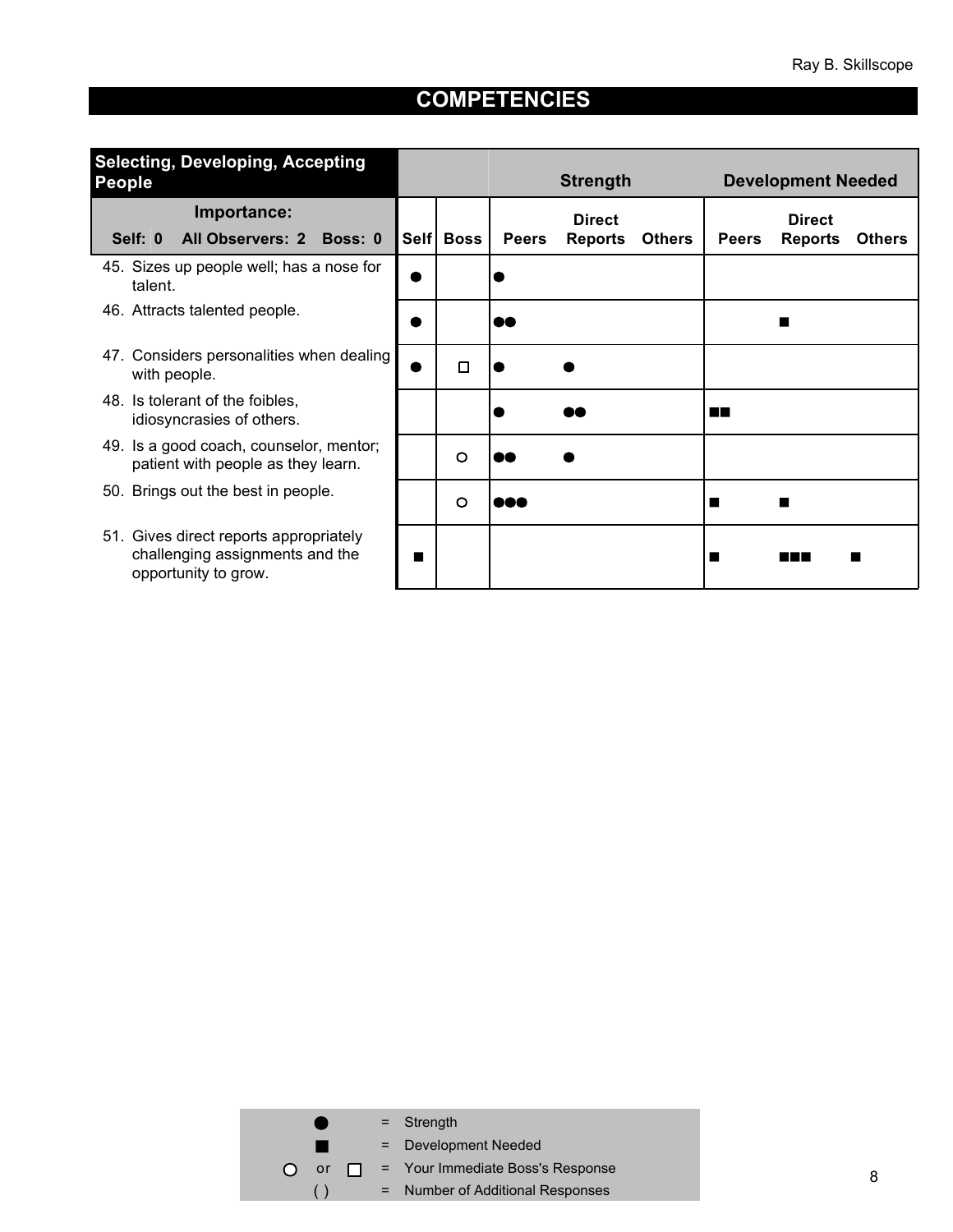<span id="page-8-0"></span>

| Influencing, Leadership, Power                                                             |                 |             |              | <b>Strength</b>                                  |                  | <b>Development Needed</b>                        |
|--------------------------------------------------------------------------------------------|-----------------|-------------|--------------|--------------------------------------------------|------------------|--------------------------------------------------|
| Importance:<br><b>All Observers: 3</b><br>Self: 0<br>Boss: 0                               | Self            | <b>Boss</b> | <b>Peers</b> | <b>Direct</b><br><b>Others</b><br><b>Reports</b> | <b>Peers</b>     | <b>Direct</b><br><b>Reports</b><br><b>Others</b> |
| 52. Is inspirational; helps people to see<br>the importance of what they are<br>doing.     | П               | $\circ$     | DO 1         |                                                  | Ш                | ш                                                |
| 53. Is good at promoting an idea or<br>vision; persuading.                                 | Ш               |             |              |                                                  | ш                | ш                                                |
| 54. Possesses extensive network of<br>contacts necessary to do the job.                    | Ш               |             |              |                                                  | П                |                                                  |
| 55. Has an astute sense of "politics."                                                     |                 |             |              |                                                  | <b>The State</b> |                                                  |
| 56. Is able to inspire, motivate people;<br>sparks others to take action.                  |                 |             |              |                                                  | ш                |                                                  |
| 57. Is comfortable with the power of the<br>managerial role.                               |                 |             |              |                                                  | <b>TIP</b>       |                                                  |
| 58. Is skilled at selling upward,<br>influencing superiors.                                |                 | $\circ$     |              |                                                  |                  |                                                  |
| 59. Delegates effectively.                                                                 |                 | $\Box$      |              |                                                  | ш                | <b>Alta</b>                                      |
| 60. Works effectively with other people<br>over whom he or she has no direct<br>authority. | <b>Contract</b> | $\Box$      |              |                                                  |                  |                                                  |

|                        | $=$ Strength                            |
|------------------------|-----------------------------------------|
|                        | = Development Needed                    |
| or<br>$\left( \right)$ | $\Box$ = Your Immediate Boss's Response |
|                        | = Number of Additional Responses        |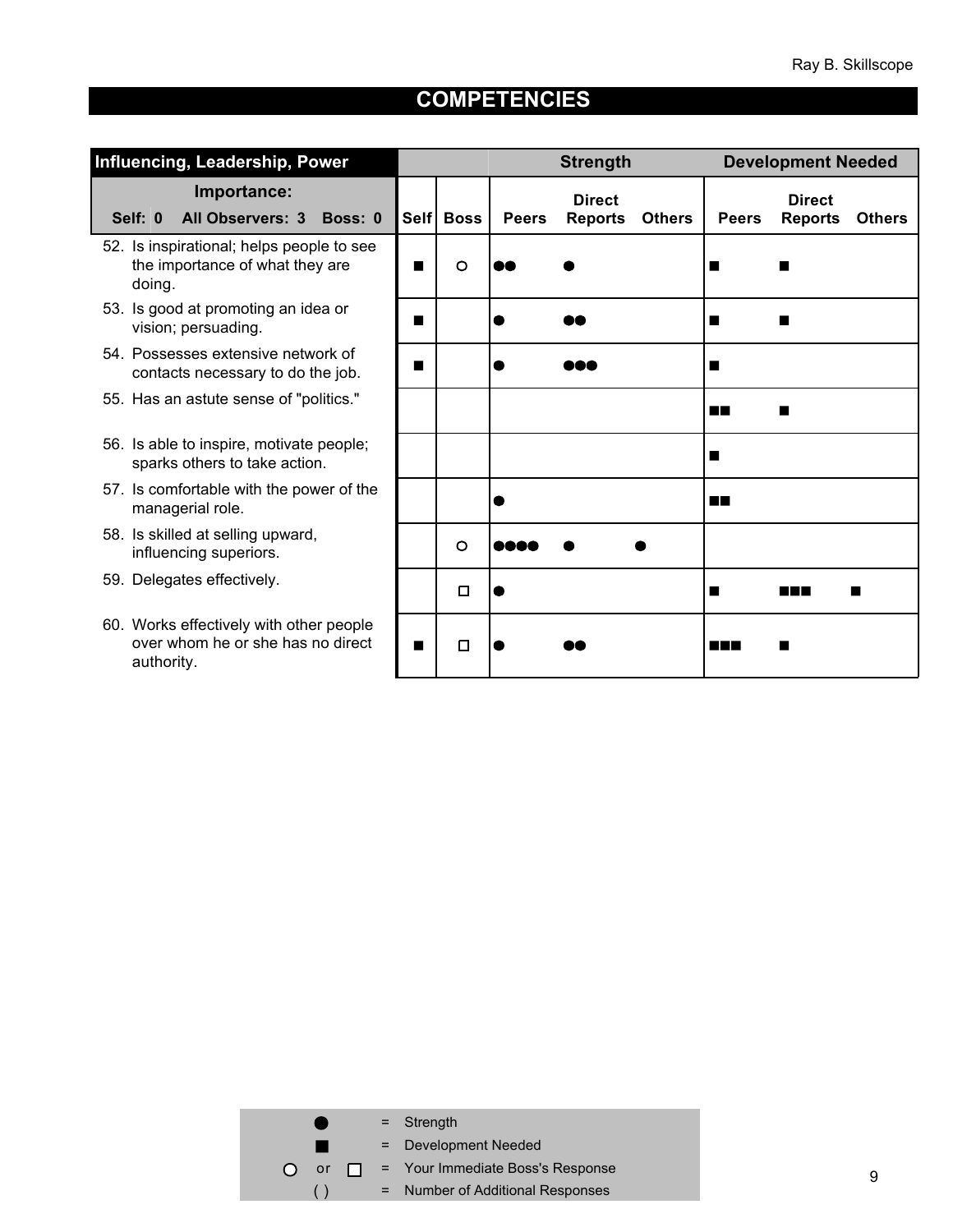<span id="page-9-0"></span>

| <b>Openness to Influence; Flexibility</b>                                                      |      |             |                  | <b>Strength</b>                 |               |                                | <b>Development Needed</b>       |               |
|------------------------------------------------------------------------------------------------|------|-------------|------------------|---------------------------------|---------------|--------------------------------|---------------------------------|---------------|
| Importance:<br><b>All Observers: 3</b><br>Self: 0<br>Boss: 0                                   | Self | <b>Boss</b> | <b>Peers</b>     | <b>Direct</b><br><b>Reports</b> | <b>Others</b> | <b>Peers</b>                   | <b>Direct</b><br><b>Reports</b> | <b>Others</b> |
| 61. Listens well.                                                                              |      | $\Box$      | oo               |                                 |               |                                |                                 |               |
| 62. Takes ideas different from own<br>seriously, and from time to time<br>changes mind.        |      |             | 88               |                                 |               |                                |                                 |               |
| 63. Accepts criticism well; easy to give<br>feedback on his/her performance.                   |      | $\Box$      | $\bullet\bullet$ |                                 |               | <b>The Contract of Service</b> |                                 |               |
| 64. Is a participative manager; shares<br>responsibility and influence with<br>direct reports. |      | $\Box$      |                  |                                 |               | a pr                           |                                 |               |
| 65. Collaborates well with others.                                                             |      | $\Box$      |                  |                                 |               |                                | <b>THE</b>                      |               |
| 66. Is flexible; good at varying his or her<br>approach with the situation.                    |      | $\Box$      |                  |                                 |               |                                | EГ                              |               |
| 67. Thinks in terms of trade-offs; doesn't<br>assume a single best way.                        |      |             |                  |                                 |               |                                | ш                               |               |
| 68. Creates good give-and-take with<br>others in conversations, meetings.                      |      | □           | x                |                                 |               |                                |                                 |               |
| 69. Doesn't let power or status go to<br>his/her head.                                         |      |             |                  |                                 |               |                                |                                 |               |

| <b>Knowledge of Job, Business</b>                                                                | <b>Strength</b>                |             |              | <b>Development Needed</b>       |               |              |                                 |               |
|--------------------------------------------------------------------------------------------------|--------------------------------|-------------|--------------|---------------------------------|---------------|--------------|---------------------------------|---------------|
| Importance:<br>Self: 0<br><b>All Observers: 2</b><br>Boss: 0                                     |                                | Self   Boss | <b>Peers</b> | <b>Direct</b><br><b>Reports</b> | <b>Others</b> | <b>Peers</b> | <b>Direct</b><br><b>Reports</b> | <b>Others</b> |
| 70. Is a good general manager.                                                                   |                                |             | 60           |                                 |               |              | ПF                              |               |
| 71. Is effective in a job with a big scope.                                                      |                                | □           |              |                                 |               |              |                                 |               |
| 72. In a new assignment, picks up<br>knowledge and expertise easily, a<br>quick study.           | п                              | □           |              | ð٥                              |               |              |                                 |               |
| 73. Is at home with graphs, charts,<br>statistics, budgets.                                      |                                | O           | DO           |                                 |               |              | п                               |               |
| 74. Understands cash flows, financial<br>reports, corporate annual reports.                      | <b>The Contract of Service</b> | $\circ$     |              |                                 |               |              |                                 |               |
| 75. Shows mastery of job content; excels<br>at his or her function or professional<br>specialty. | $\blacksquare$                 |             | eee          |                                 |               |              |                                 |               |
|                                                                                                  |                                |             |              |                                 |               |              |                                 |               |

Knowledge of Job, Business

= Strength  $\blacksquare$ = Development Needed П or  $\Box$  = Your Immediate Boss's Response

 $\circ$ 

( ) = Number of Additional Responses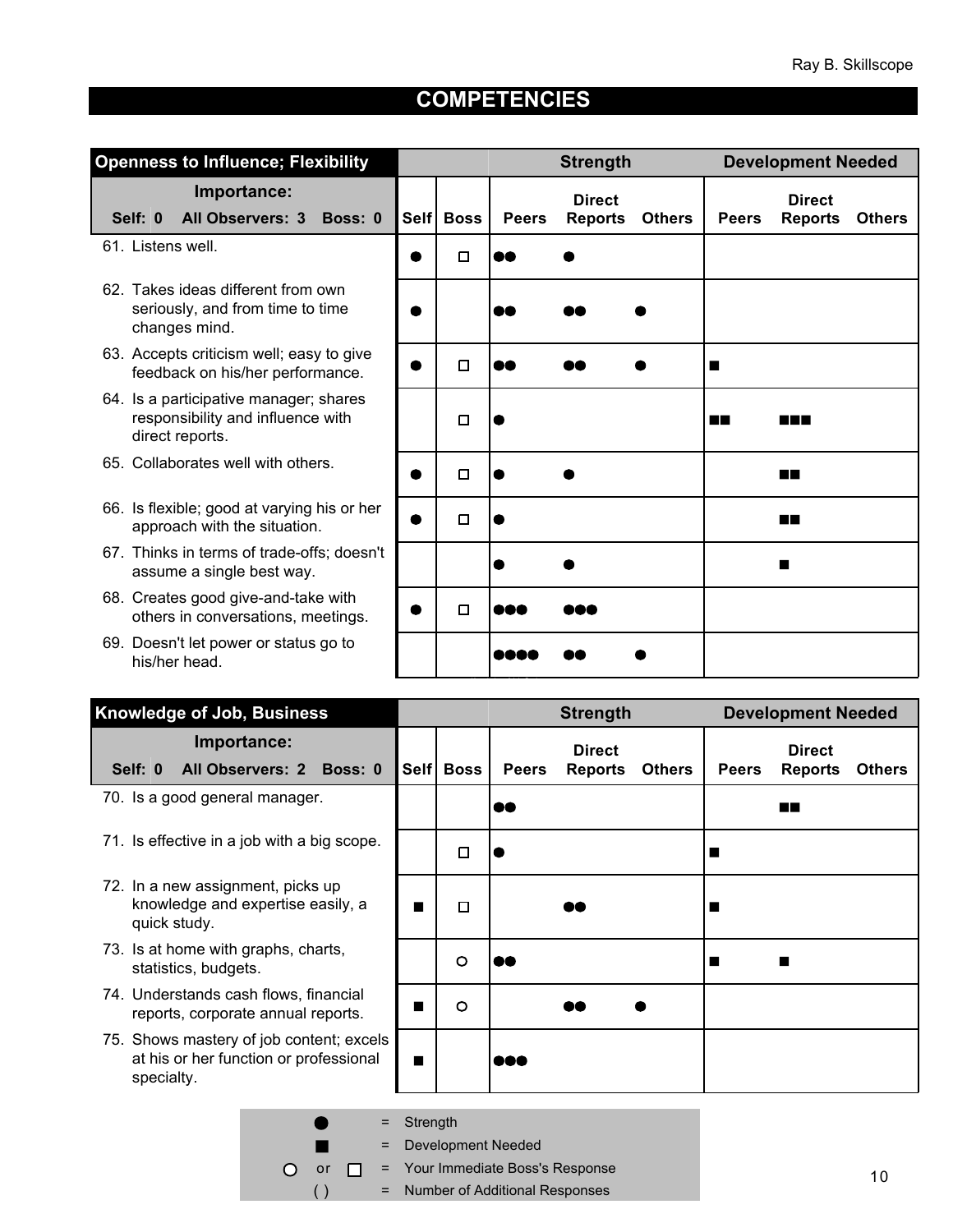<span id="page-10-0"></span>

| <b>Energy, Drive, Ambition</b>                                       |             |             |              | <b>Strength</b>                 |               |              | <b>Development Needed</b>       |               |
|----------------------------------------------------------------------|-------------|-------------|--------------|---------------------------------|---------------|--------------|---------------------------------|---------------|
| Importance:<br>All Observers: 3 Boss: 0<br>Self: 0                   | <b>Self</b> | <b>Boss</b> | <b>Peers</b> | <b>Direct</b><br><b>Reports</b> | <b>Others</b> | <b>Peers</b> | <b>Direct</b><br><b>Reports</b> | <b>Others</b> |
| 76. Good initiative; continually reaches<br>for more responsibility. |             |             | 80           | 60                              |               |              |                                 |               |
| 77. High energy level.                                               |             | O           | n dia ka     | aaa                             |               |              |                                 |               |
| 78. Is ambitious; highly motivated to<br>advance his/her career.     |             |             | 1000         |                                 |               |              |                                 |               |
| 79. Is goal-directed, persistent; driven to<br>achieve objectives.   |             | O           |              | 80                              |               |              |                                 |               |

| <b>Time Management</b>                                                                                              |             |              | <b>Strength</b>                 |               |              | <b>Development Needed</b>       |                           |
|---------------------------------------------------------------------------------------------------------------------|-------------|--------------|---------------------------------|---------------|--------------|---------------------------------|---------------------------|
| Importance:<br><b>All Observers: 1</b><br>Boss: 0<br>Self: 0                                                        | Self   Boss | <b>Peers</b> | <b>Direct</b><br><b>Reports</b> | <b>Others</b> | <b>Peers</b> | <b>Direct</b><br><b>Reports</b> | <b>Others</b>             |
| 80. Sets priorities well; distinguishes<br>clearly between important and<br>unimportant tasks.                      | O           | eee          |                                 |               |              | N N N                           |                           |
| 81. Makes the most of the time available;<br>extremely productive.                                                  | П           |              |                                 |               | M M M M      | <b>The State</b>                | <b>The Second Service</b> |
| 82. Deals with interruptions<br>appropriately; knows when to admit<br>interruptions and when to screen<br>them out. |             |              |                                 |               |              | ПF                              |                           |
| 83. Avoids spreading self too thin.                                                                                 | П           |              |                                 |               |              | a katika Ma                     |                           |

|                          | $=$ Strength                     |
|--------------------------|----------------------------------|
|                          | = Development Needed             |
| or o<br>T N<br>$\bigcap$ | = Your Immediate Boss's Response |
|                          | = Number of Additional Responses |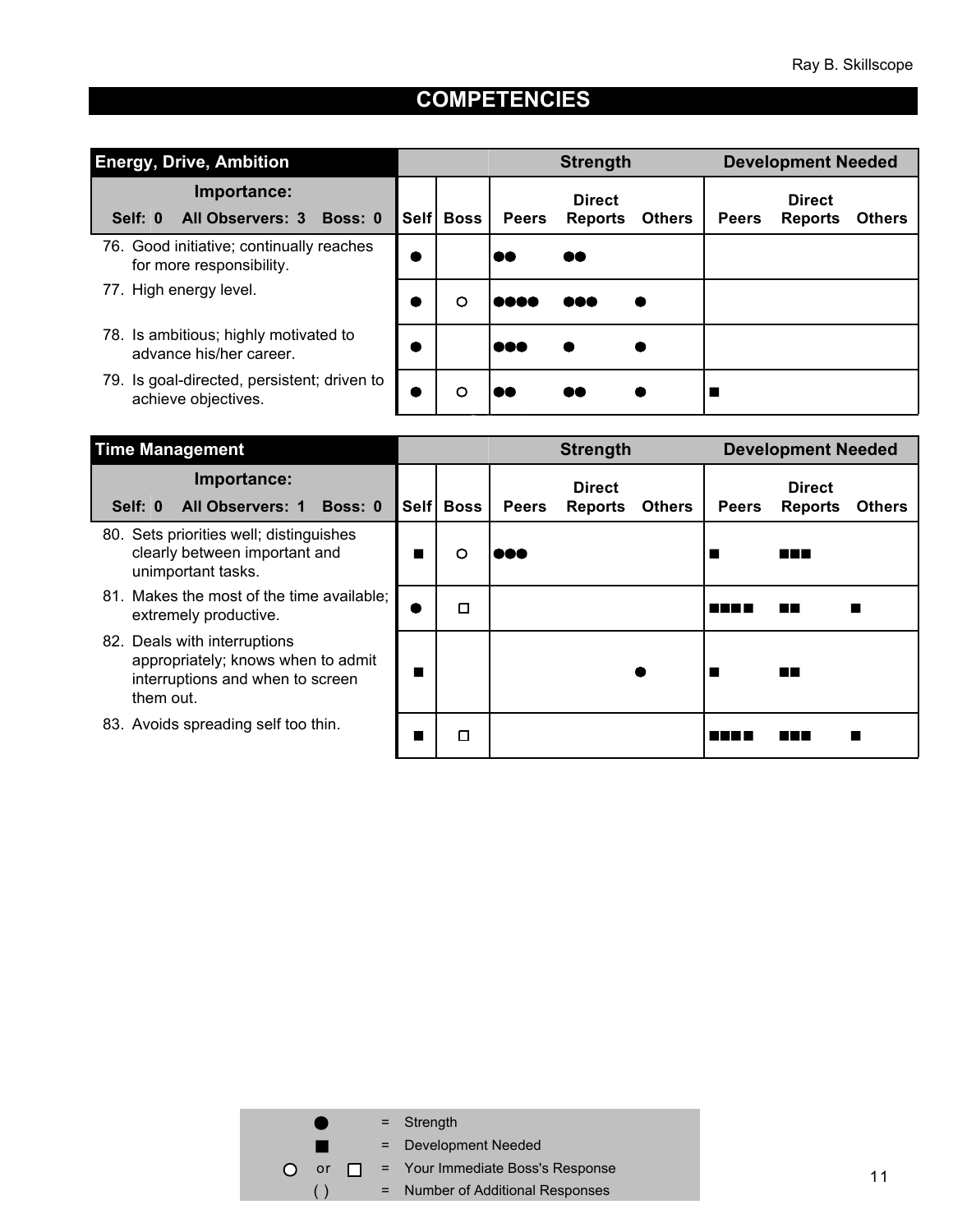<span id="page-11-0"></span>

| <b>Coping with Pressure and</b><br><b>Adversity; Integrity</b>                     |      |             |              | <b>Strength</b>                 |              | <b>Development Needed</b> |               |
|------------------------------------------------------------------------------------|------|-------------|--------------|---------------------------------|--------------|---------------------------|---------------|
| Importance:                                                                        |      |             |              | <b>Direct</b>                   |              | <b>Direct</b>             |               |
| Self: 0<br><b>All Observers: 2</b><br>Boss: 0                                      | Self | <b>Boss</b> | <b>Peers</b> | <b>Reports</b><br><b>Others</b> | <b>Peers</b> | <b>Reports</b>            | <b>Others</b> |
| 84. Is capable, cool in high pressure<br>situations.                               |      | $\circ$     |              |                                 |              |                           |               |
| 85. Can deal well with setbacks; resilient;<br>bounces back from failure, defeat.  |      |             |              |                                 |              |                           |               |
| 86. Is willing to admit ignorance.                                                 |      |             |              |                                 |              |                           |               |
| 87. Is optimistic; takes the attitude that<br>most problems can be solved.         |      |             | 60           |                                 |              |                           |               |
| 88. Doesn't hide mistakes.                                                         |      |             | <b>000</b>   |                                 |              |                           |               |
| 89. Has integrity; trustworthy.                                                    |      | $\circ$     | M.           |                                 | Ш            |                           |               |
| 90. Doesn't put own ambitions ahead of<br>the organization's objectives.           |      | $\circ$     | 88           |                                 | Ш            |                           |               |
| 91. Strikes a reasonable balance<br>between his/her work life and private<br>life. | Ш    |             | 808          |                                 |              |                           |               |

|                              | $=$ Strength                     |
|------------------------------|----------------------------------|
|                              | = Development Needed             |
| or<br>◥◣<br>$\left( \right)$ | = Your Immediate Boss's Response |
|                              | = Number of Additional Responses |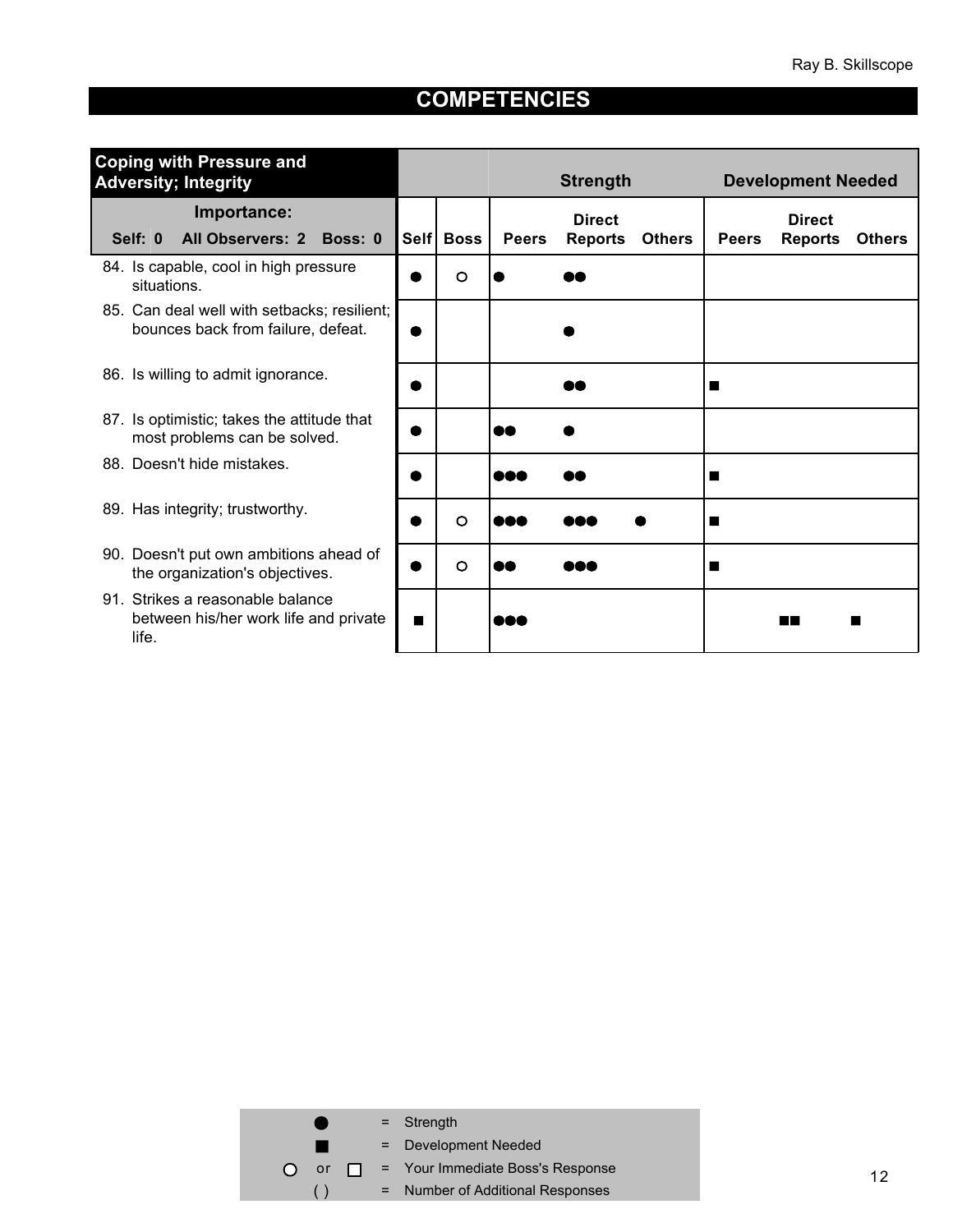| Self-Management, Self-Insight,<br><b>Self-Development</b>                                  |      | <b>Strength</b> |              |                | <b>Development Needed</b> |                     |                                 |               |
|--------------------------------------------------------------------------------------------|------|-----------------|--------------|----------------|---------------------------|---------------------|---------------------------------|---------------|
| Importance:                                                                                |      |                 |              | <b>Direct</b>  |                           |                     | <b>Direct</b>                   |               |
| <b>All Observers: 2</b><br>Self: 0<br>Boss: 0                                              | Self | <b>Boss</b>     | <b>Peers</b> | <b>Reports</b> | <b>Others</b>             | <b>Peers</b>        | <b>Reports</b>                  | <b>Others</b> |
| 92. Compensates for own weaknesses.                                                        | ш    | $\Box$          |              |                |                           | ш                   | a sa                            |               |
| 93. Capitalizes on own strengths.                                                          |      | O               | 88           | noa            |                           |                     |                                 |               |
| 94. Responds well to new situations that<br>require him or her to stretch and<br>grow.     | П    | □               |              |                |                           |                     | <b>The Contract of Security</b> |               |
| 95. Learns from own experience; not set<br>in his/her ways.                                | ш    |                 |              |                |                           |                     |                                 |               |
| 96. Takes good care of self; uses<br>constructive outlets for tension and<br>frustrations. | ш    |                 |              |                |                           | <b>The Contract</b> | 19 M M                          |               |
| 97. Makes needed adjustments in own<br>behavior.                                           | Ш    |                 |              |                |                           |                     |                                 |               |
| 98. Is aware of his/her feelings.                                                          |      | □               |              |                |                           | an ka               |                                 |               |

|                  |  | $=$ Strength                               |
|------------------|--|--------------------------------------------|
|                  |  | = Development Needed                       |
| $\left( \right)$ |  | or $\Box$ = Your Immediate Boss's Response |
|                  |  | = Number of Additional Responses           |
|                  |  |                                            |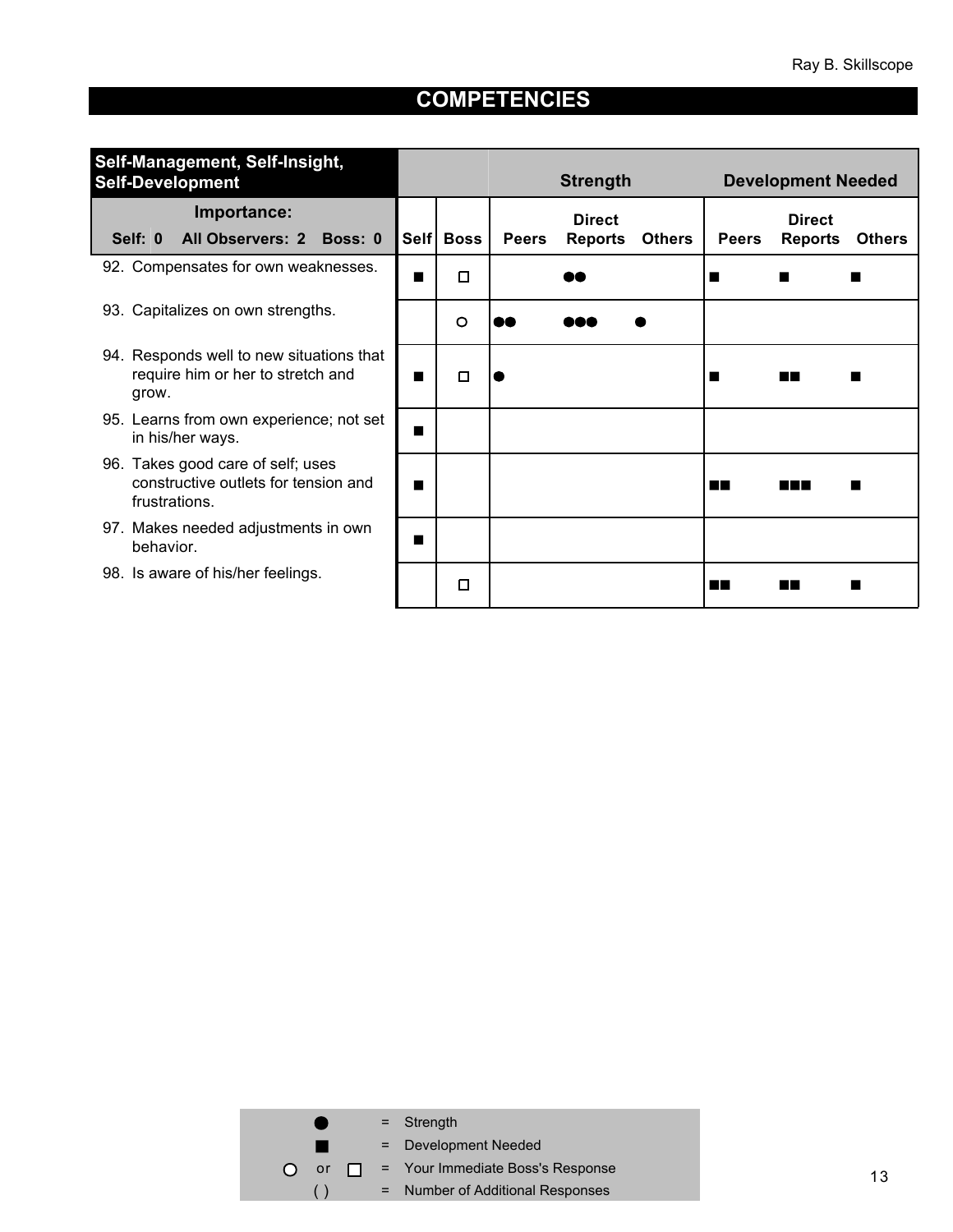# **TOP 10 STRENGTHS**

<span id="page-13-0"></span>

|     |                                                                       |                                                    | <b>All Observers</b>                    | <b>Self</b> |
|-----|-----------------------------------------------------------------------|----------------------------------------------------|-----------------------------------------|-------------|
| 77. | High energy level.                                                    | Energy, Drive, Ambition                            | $\circ \bullet \bullet \bullet (5)$     |             |
| 89. | Has integrity; trustworthy.                                           | Coping with Pressure and<br>Adversity; Integrity   | $\circ \bullet \bullet (\mathbf{4})$    |             |
| 39. | Has good relationships with<br>superiors.                             | Relationships                                      | $\bullet \bullet \bullet \bullet (3)$   |             |
|     | 41. Has good relationships with<br>outsiders.                         | Relationships                                      | $\bullet \bullet \bullet \bullet (3)$   |             |
| 58. | Is skilled at selling upward,<br>influencing superiors.               | Influencing, Leadership, Power                     | $\circ \bullet \bullet (\mathbf{3})$    |             |
| 69. | Doesn't let power or status go to<br>his/her head.                    | Openness to Influence; Flexibility                 | $\bullet \bullet \bullet (\bullet (3))$ |             |
| 93. | Capitalizes on own strengths.                                         | Self-Management, Self-Insight,<br>Self-Development | $\circ \bullet \bullet (\mathbf{3})$    |             |
| 23. | Establishes and conveys a sense of<br>purpose.                        | Administrative/Organizational<br>Ability           | $\circ \bullet \bullet (2)$             |             |
| 40. | Has good relationships with peers.                                    | Relationships                                      | $\bullet \bullet \bullet \bullet (2)$   |             |
| 68. | Creates good give-and-take with<br>others in conversations, meetings. | Openness to Influence; Flexibility                 | $\bullet\bullet\bullet$ (2)             |             |

+ Additional items have equivalent All Observer scores.

|           |    |  | $=$ Strength                            |
|-----------|----|--|-----------------------------------------|
|           |    |  | = Development Needed                    |
| $\bigcap$ | or |  | $\Box$ = Your Immediate Boss's Response |
|           |    |  | = Number of Additional Responses        |
|           |    |  |                                         |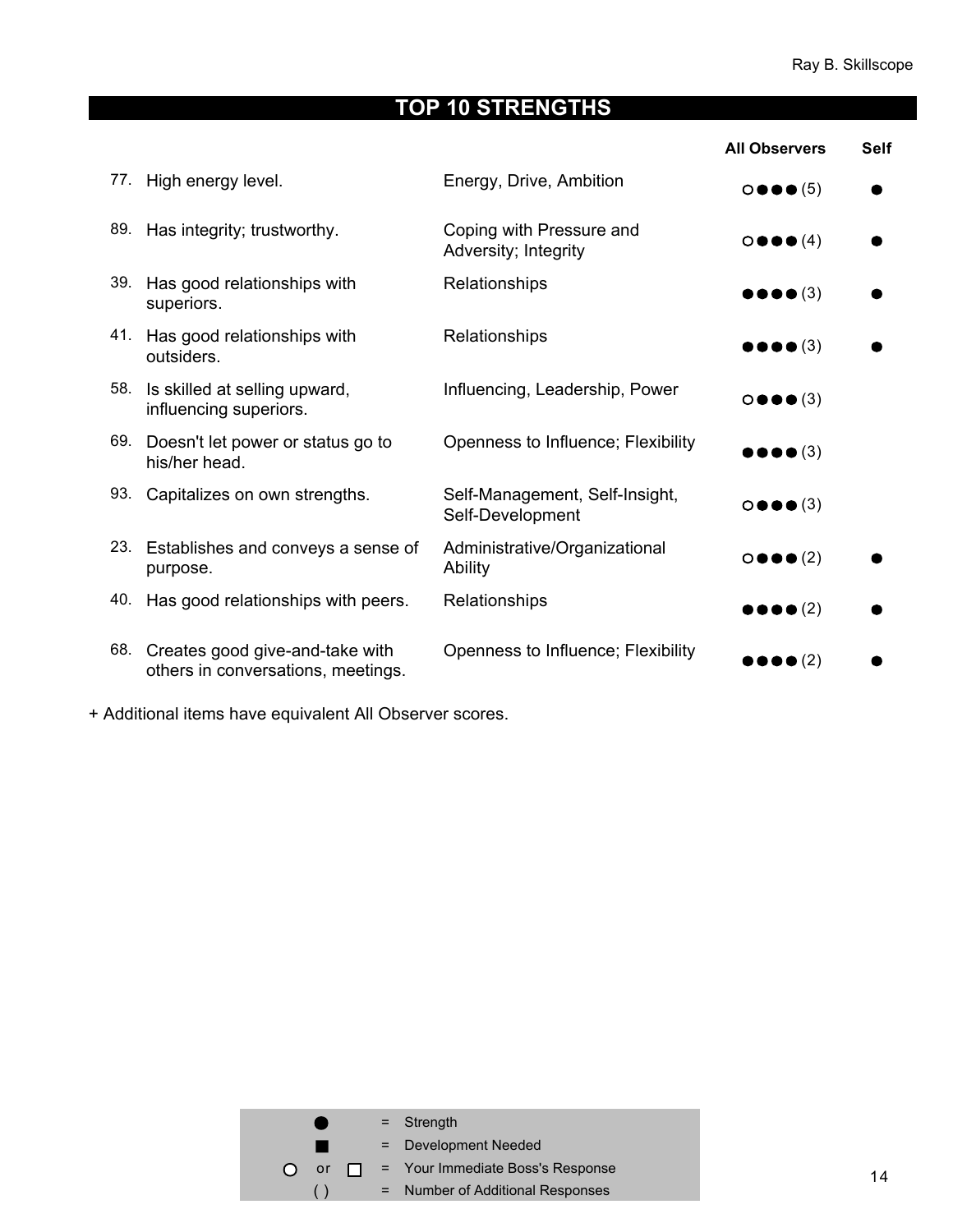# **TOP 10 DEVELOPMENT NEEDS**

<span id="page-14-0"></span>

|     | <b>Items</b>                                                                                  | <b>Competencies</b>                                | <b>All Observers</b>                              | <b>Self</b> |
|-----|-----------------------------------------------------------------------------------------------|----------------------------------------------------|---------------------------------------------------|-------------|
| 83. | Avoids spreading self too thin.                                                               | <b>Time Management</b>                             | $\square$ $\square$ $\square$ (5)                 | Ш           |
| 25. | Structures direct reports' work<br>appropriately.                                             | Administrative/Organizational<br>Ability           | $\Box \blacksquare \blacksquare \blacksquare (4)$ |             |
| 32. | Is effective at managing conflict.                                                            | Managing Conflict; Negotiation                     | $\Box \blacksquare \blacksquare \blacksquare (4)$ |             |
| 33. | Confronts others skillfully.                                                                  | Managing Conflict; Negotiation                     | $\Box \blacksquare \blacksquare \blacksquare (4)$ |             |
| 81. | Makes the most of the time available; Time Management<br>extremely productive.                |                                                    | $\Box \blacksquare \blacksquare \blacksquare (4)$ |             |
| 44. | Is competent at dealing with people's<br>feelings.                                            | Relationships                                      | $\blacksquare$ $\blacksquare$ $\blacksquare$ (3)  |             |
| 29. | Manages the process of decision<br>making effectively; knows who to<br>involve on what issue. | Administrative/Organizational<br>Ability           | $\blacksquare$ $\blacksquare$ $\blacksquare$ (2)  |             |
| 59. | Delegates effectively.                                                                        | Influencing, Leadership, Power                     | $\Box \blacksquare \blacksquare \blacksquare (2)$ |             |
| 64. | Is a participative manager; shares<br>responsibility and influence with<br>direct reports.    | Openness to Influence; Flexibility                 | $\Box \blacksquare \blacksquare \blacksquare (2)$ |             |
| 96. | Takes good care of self; uses<br>constructive outlets for tension and<br>frustrations.        | Self-Management, Self-Insight,<br>Self-Development | $\blacksquare$ $\blacksquare$ $\blacksquare$ (2)  |             |

+ Additional items have equivalent All Observer scores.

|           |  | $=$ Strength                               |
|-----------|--|--------------------------------------------|
|           |  | = Development Needed                       |
| $\bigcap$ |  | or $\Box$ = Your Immediate Boss's Response |
|           |  | = Number of Additional Responses           |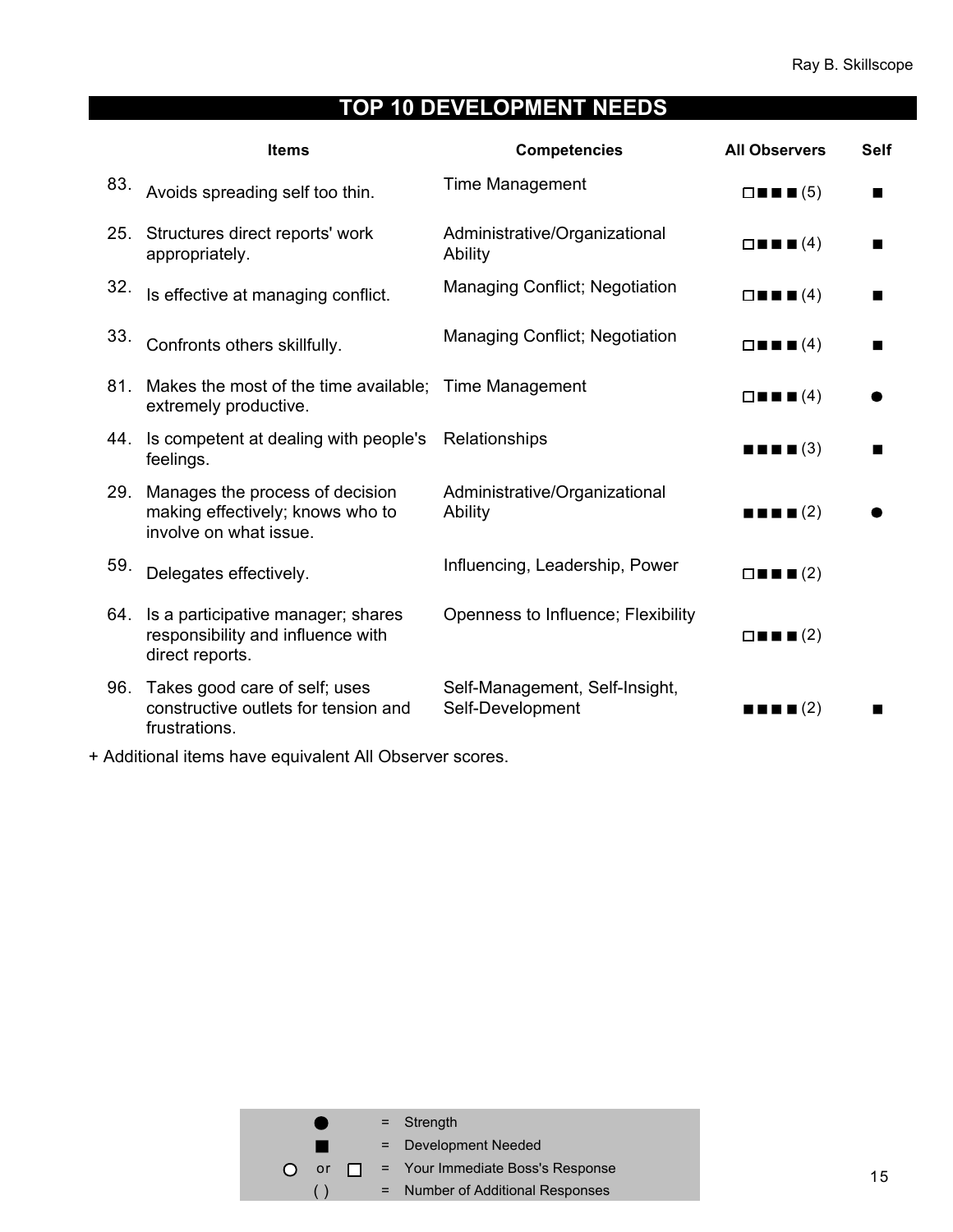### **WRITTEN COMMENTS**

#### <span id="page-15-0"></span>**What are this person's most significant strengths and why? Self**

- No comments were offered.

#### **Boss**

- No comments were offered.

#### **All Observers**

- No comments were offered.

#### **Guide for Interpretation:**

How do your comments compare to those of others? What patterns do you see?

How are the written comments related to feedback you received on the leadership competencies? How are the comments consistent or inconsistent with comments from other sources? 16